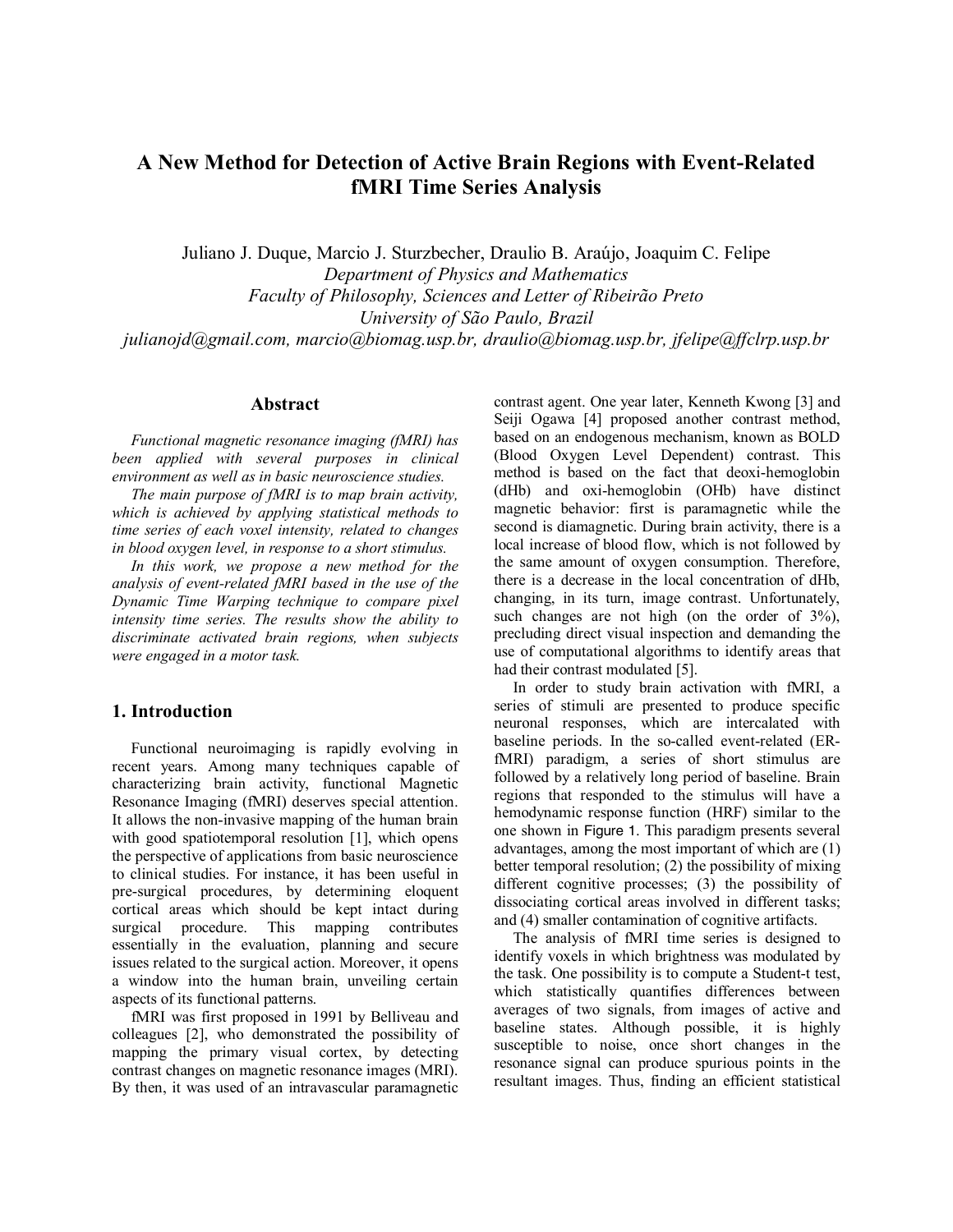technique to treat fMRI time series has gained much attention [6] [7]. In applications of fMRI, such as helping pre-surgical mapping and analysis of brain regions affected by some disease, it is essential to ensure that the applied method will not produce false positive finds.



**Figure 1. Hemodynamic response function** 

Specifically concerning ER-fMRI there are some usual statistical analysis methods, being the simplest one a convolution of a gamma variate function with a modeled standard HRF [8]. Such approach produces statistical maps capable of identifying regions, which HRFs are similar to the reference function [9]. However, to use this technique, one needs to model a standard HRF, which is not trivial [10].

In the same frame of research, we herein propose a new deterministic method for analyzing fMRI time series, acquired during event-related experiments. This method consists of the comparison between two time series: the one of each pixel and a reference function. The result is a measure of the similarity between the two series [11]. Therefore, by plotting the similarity value obtained for each pixel from a brain slice image, it is possible to identify the brain regions that were active according to the applied stimuli. The individual evaluation of each pixel time series, comparing it directly against the stimuli behavior function with a suitable cut-value, assures that no false positive point or region will be generated due to the analysis method.

# **2. Dynamic Time Warping**

Dynamic Programming [12] is a numeric technique for comparing vectors, consisting in the evaluation of all possible combinations of distance results between pairs of correspondent adjacent attributes, aiming at minimizing a parameter that represents some kind of "cost" function.

The Dynamic Time Warping [13] [14] is an efficient technique to compare time series, based on the application of Dynamic Programming. Its main goal is to keep close series that have similar behavior, but are delayed or distort along the time axis. Thus, this technique has a good sensibility to warp. It comes from the fact that comparisons between corresponding points are not rigid, allowing that points of a series can be compared with adjacent ones in other series, as illustrated in Figure 2.

Suppose we have two series,  $Q = (q_1, q_2, \ldots, q_n)$  and  $C=(c1, c2, ..., cm)$ , with respective sizes *n* and *m*. In order to compare them using Dynamic Time Warping, a *n*x*m* matrix is built, whose (i, j) element contains the distance d(qi, cj). Typically, the Euclidian distance is used. Each element of the matrix corresponds to the distance between the points that it represents.



**Figure 2. Comparison between series: a) conventional; b) with Dynamic Time Warping**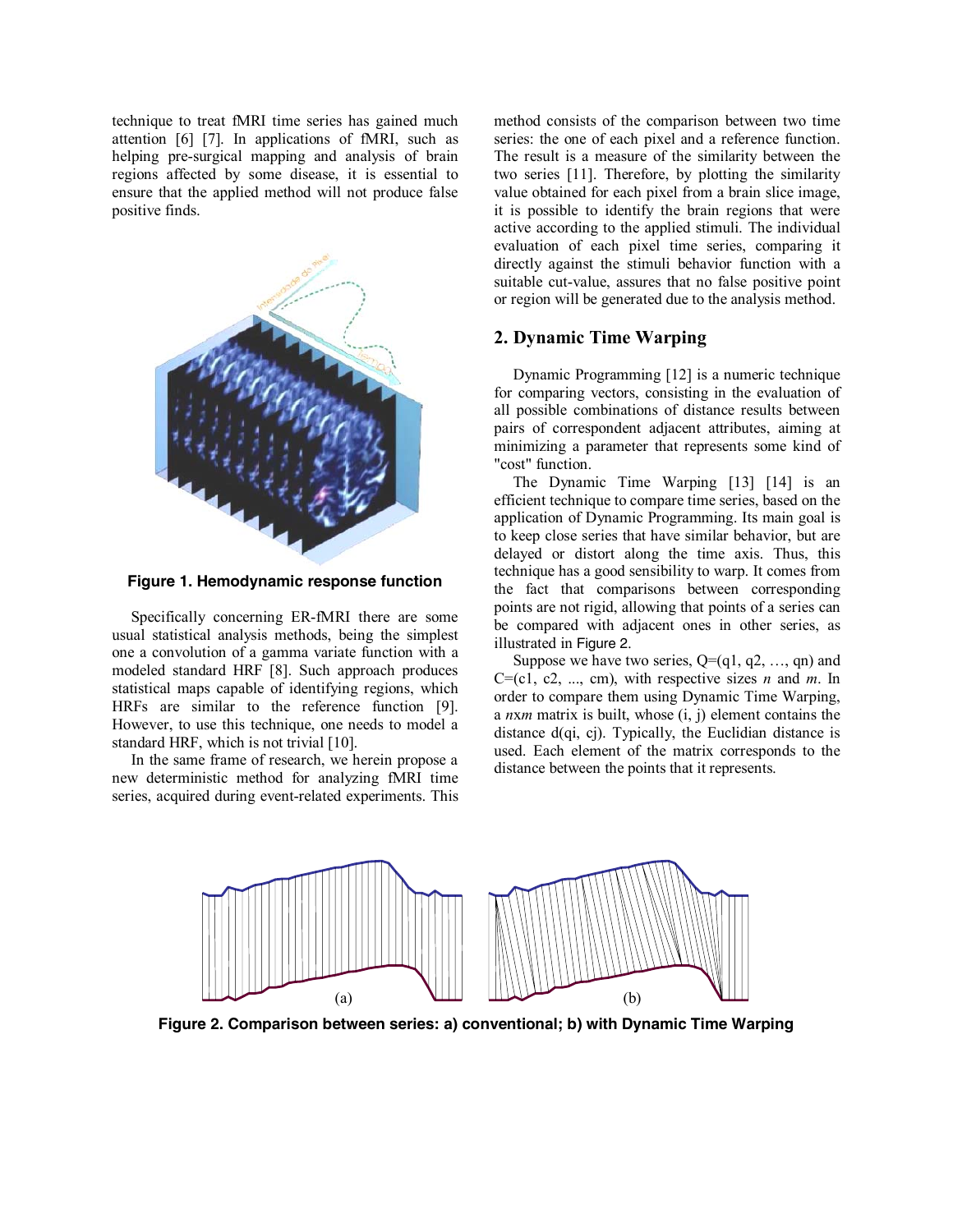An adjustment route  $W=(w1, w2, ..., wk)$  consists of a set of contiguous matrix elements that define a mapping between Q and C. The adjustment route is defined by the following rules [13]:

- It starts at cell  $(1,1)$  and finishes at cell  $(n, m)$ ;
- The sequence of the route must have adjacent elements of the matrix (including diagonally);
- The sequence must not go back in the route.

There are several possible adjustment routes. However, the best route is the one that minimizes the deformation cost, in other words, the route whose accumulated distance is minimal. This minimal accumulated distance is defined as the Warp Distance, shown in equation (1).

$$
WD(Q, C) = \min\left(\sum\nolimits_{k=1}^{K} v_k / K\right) \tag{1}
$$

Where  $w_k$  is the  $k^{\text{th}}$  element of the adjustment route and *K* is the number of elements of the adjustment route.

Warp Distance has succeeded in applications such as data mining, gesture recognition, robotics, speech processing and image processing [15].

### **3. Proposed Method**

In this work we propose a method to evaluate the similarity between time series derived from variation on pixel intensity of brain fMRI images, due to stimulus applied under an event-related paradigm. The method consists of four main steps, presented in the following sections.

#### **3.1. Pre-processing of Time Series**

The original fMRI time series consists of a badly behaved signal, as shown in Figure 3. Before the similarity comparison with the reference function, the series will be pre-processed as follows:

- Noise reduction: smooth the curve, making a cleaner signal, to be compared with the reference gamma function (see Section 3.2);
- Offset translation: medial axis of the curve is translated to superpose the horizontal axis, in order to be compatible with the reference gamma function;
- Amplitude scaling: signal amplitude is modified to adapt it to reach a proportion between the axes similar to that presented by the reference function.

#### **3.2. Reference Function Determination**

The reference function of an impulse stimulus is generally modeled by a gamma variate function [10]. Its inference will be based on ten time series from representative brain regions, known *a priori* being active for the specific stimulus. This set of time series is then pre-processed, according to the description in Section 3.1. Subsequently, each series is sliced in the number of sequences of applied stimulus (epoch) and each epoch is divided in the number of time points. The most frequent value of each time point, considering all periods of the chosen pixels, is then identified to be one time reference point, composing a function that will be used as parameter to determine the gamma reference function period. The repetition of this period by the number of sequences will then compose the reference function.

#### **3.3. Application of Dynamic Time Warping**

The third step consists in applying Dynamic Time Warping, comparing the time series of each pixel with the reference function. For each time series, a distance matrix is built, and in each matrix the minimal cost path is identified, leading to the computation of the minimal accumulated distance, as described in Section 2. This final distance is the value that will be used to plot each pixel position with a different color, representing the similarity of its time series with the reference function.

#### **3.4. Pixel Activation Mapping**

The final step consists in constructing a color map for each acquisition image slice. The colors in the map represent the distance between the respective pixel to the reference function. According to the color of the pixels, it will be possible to identify the active brain regions.

## **4. Experiments and Results**

Images were generated using EPI-BOLD-like sequences. In this experiment, a volunteer was asked to move his fingers of both hands. All images were obtained in a scanner of 1.5 T (Siemens, Magneton Vision).

Stimuli were performed for 3 sec, followed by a rest state of 20 sec. Meanwhile, 3 axial slices (128 x 128 pixels), positioned over the primary motor cortex were continuously acquired (3 images acquired during the activity state and 11 during the rest state) summing up a set of 14 images, for a complete stimulus-rest series,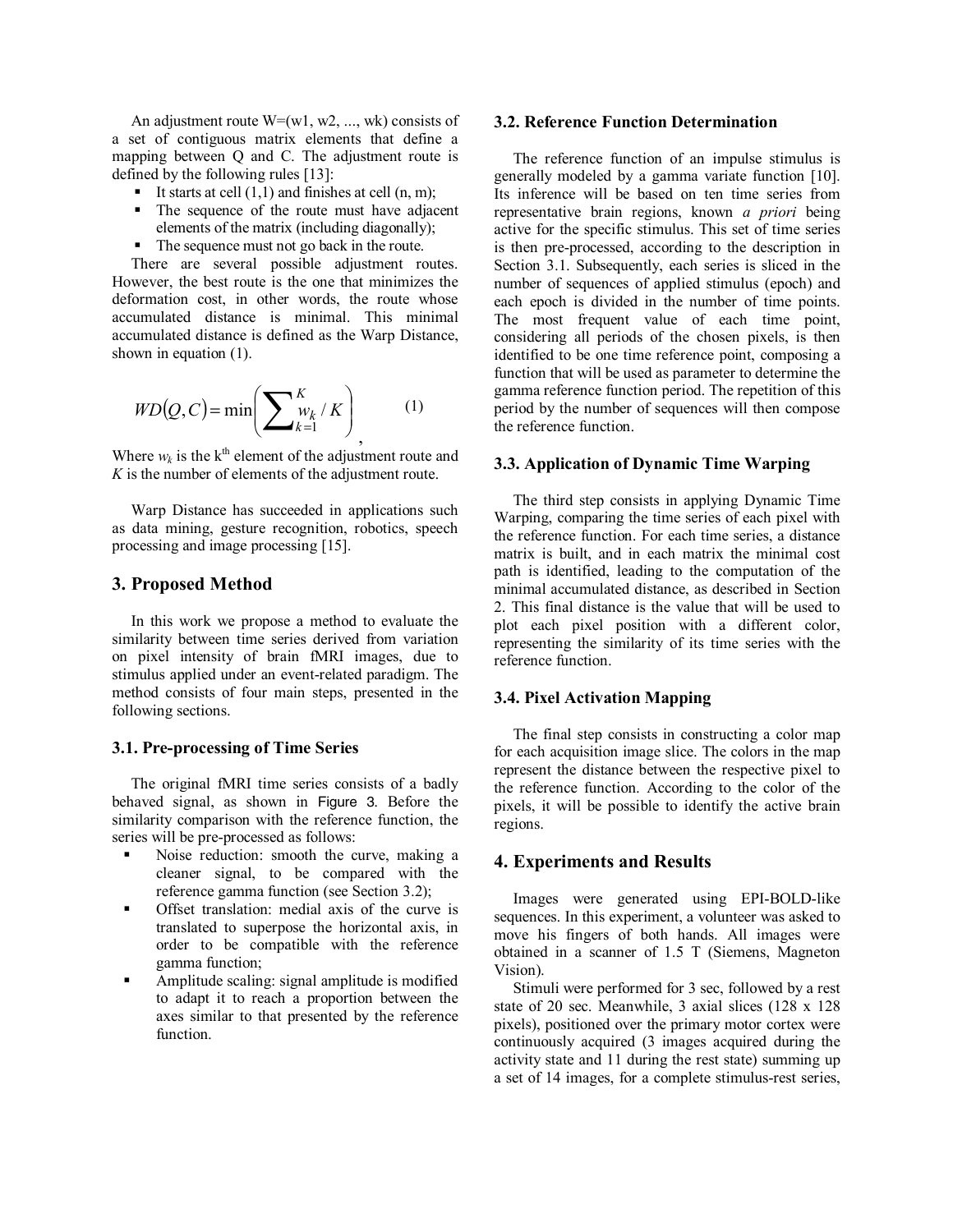called epoch. The complete experiment was made by a total of 24 epochs, for each axial slice.

Each time series were derived from each one of the 128x128 pixels, for each slice, consisting of 336 time points (24 epochs, each one with 14 time points). Figure 3 shows two samples of series obtained.

The method described in Section 3 was applied on this result set of time series. After the pre-processing, the series shown in Figure 3 were modified as shown in Figure 4.



**Figure 3. Two times series obtained: from an active pixel (red) and from an inactive pixel (blue)** 



**Figure 4. Time series modified after pre-processing: active pixel (red) and inactive pixel (blue)** 

The determination of the reference function was made from 10 pixels chosen from each of the 3 slices. Each time series was sliced in 24 epochs and from each epoch, 14 time points were identified. Then, the most frequent intensities for each time point were identified and the gamma function was parameterized according to these points. The resulting reference function is shown in Figure 5.

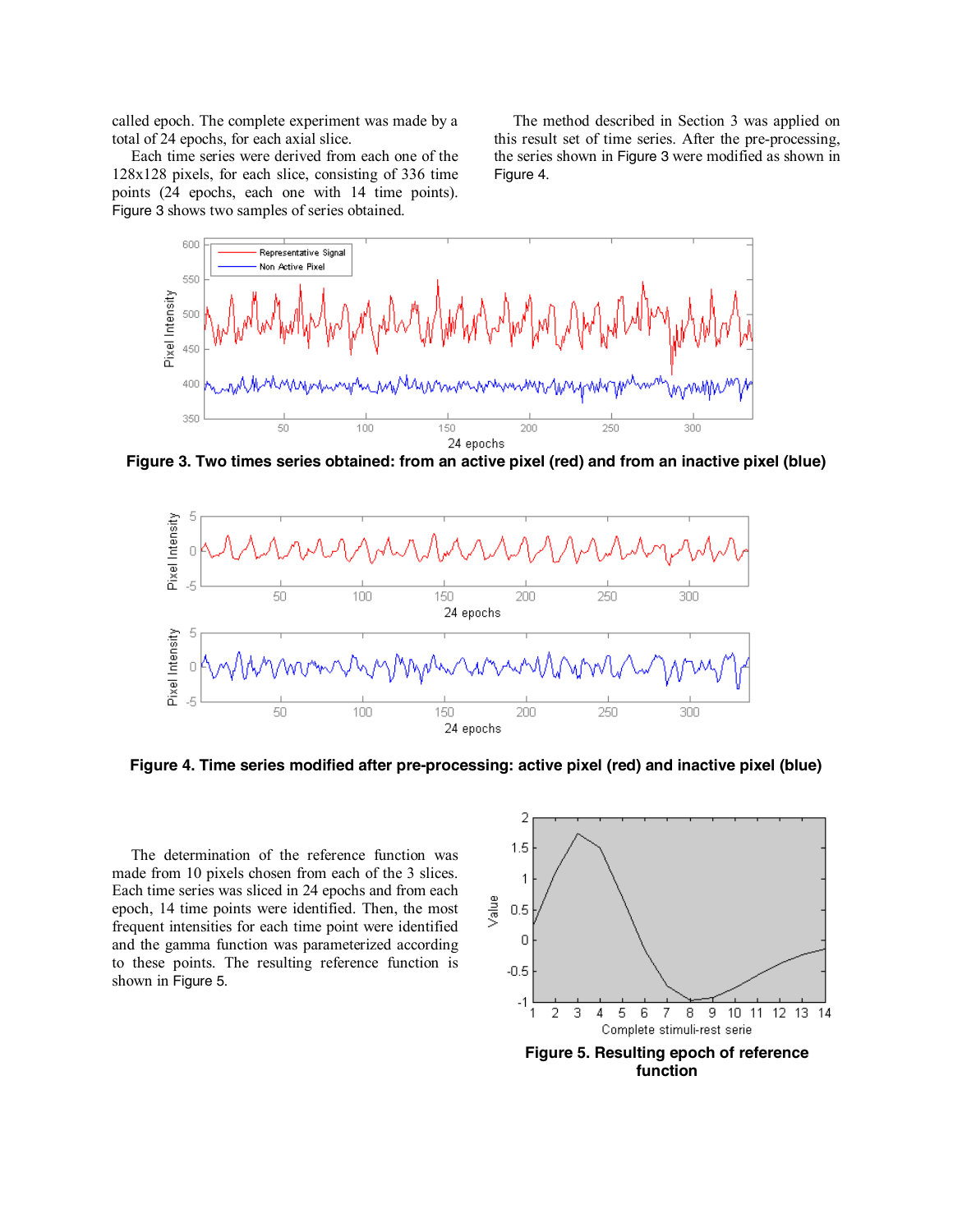Then, every pixel time series was compared with the reference function by the Dynamic Time Warping application, generating a matrix for each slice, containing a distance value for each pixel. Finally, this matrix was plotted, generating the color pixel maps, and superposed to the original slice image. Figure 6 shows the resulting maps for those 3 slices. Dark red color points represent the areas of highest activity, corresponding to the motor cortex. While the activity



**Figure 6. Color maps and superposed images for 3 slices** 

level decreases, the color gradually changes from dark red to dark blue. In the superposed images, only pixels with warp distance lower than a cut value of 0.14 were plotted, detaching the activity areas.

The image time series analysis was implemented in Matlab (Mathworks, Sherborn, MA) software and the Dynamic Time Warping application was implemented in C++Builder (Borland, CA) environment.